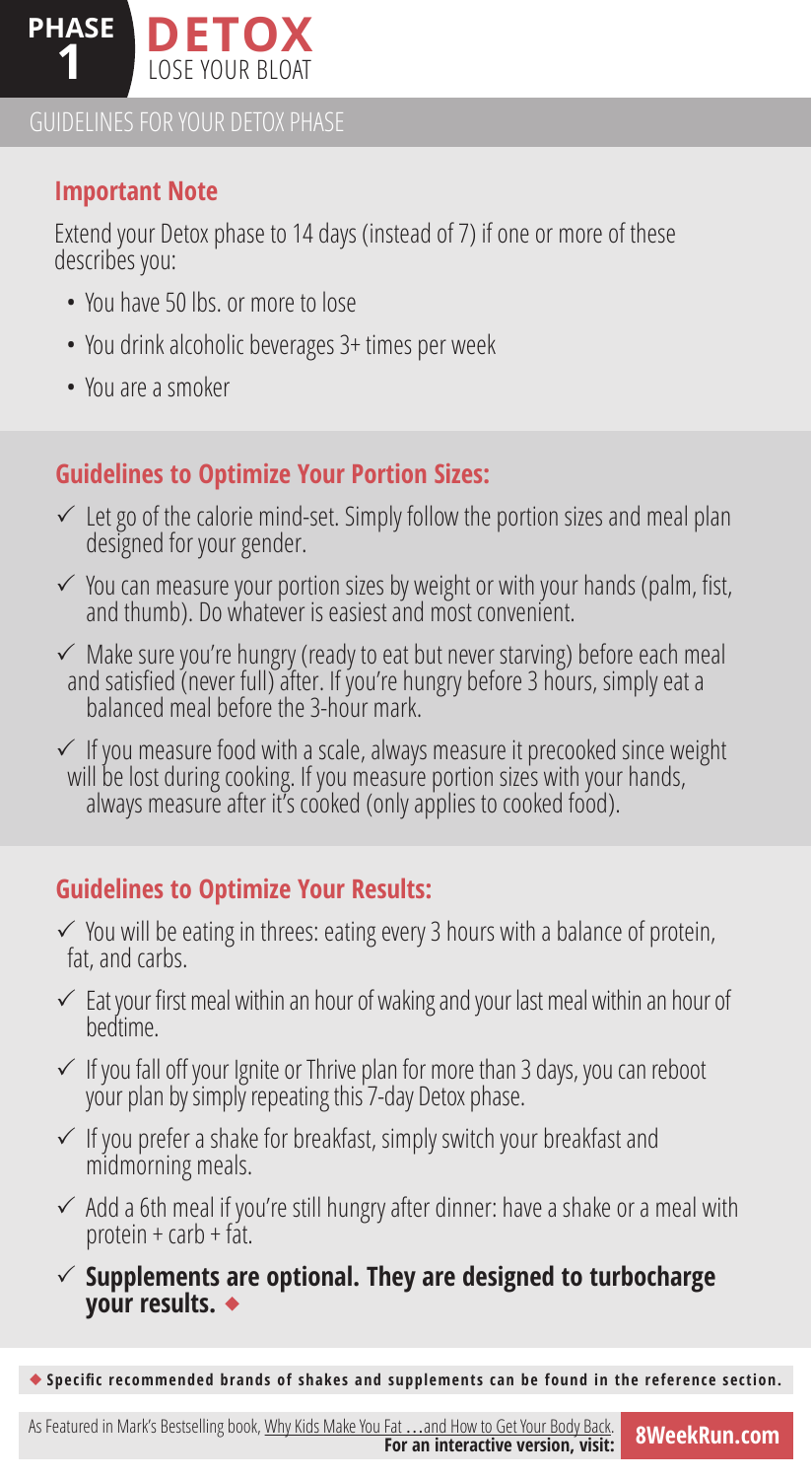## **PHASE 1 DETOX** LOSE YOUR BLOAT



**CUT** the foods and drinks that cause bloating.

### **Below is a list of foods and drinks that cause water retention:**

- Gluten (found in most bread products)
- Soy
- Cheese & Yogurt
- Refined Sugar
- Sugar Sweeteners (besides stevia)
- Salt
- Grains
- Soda Pop (diet & regular)
- Alcohol  $1$
- Caffeinated Coffee & Tea <sup>2</sup>

## **Also Cut Exercise** <sup>3</sup>

- 1 Cut alcohol during Detox & Ignite phases.
- 2 If you experience headaches, you can have one cup of caffeinated coffee or tea in the morning. Decaffeinated herbal tea is fine throughout your Detox phase.
- 3 Exercise can cause inflammation. Your goals in Phase 1 Detox: clean your body, flush your system, and remove as much inflammation as possible. This is best accomplished by NOT exercising in the seven-day Detox phase (moderate exercises like walking 30–45 minutes at a time is fine).

Add the **CLEAN** foods & supplements to cleanse your body.

| <b>SAMPLE MEAL PLAN</b><br>see next page for suggested<br>meal portions + foods |                                                                                                                                    |  |  |  |
|---------------------------------------------------------------------------------|------------------------------------------------------------------------------------------------------------------------------------|--|--|--|
| <b>Breakfast</b>                                                                | Protein +<br>Carb + Fat<br>(EX.:<br>Egg Whites +<br><b>Berries +</b><br>Almonds)                                                   |  |  |  |
| Midmorning                                                                      | Protein Shake ◆<br>(see list on next<br>page)                                                                                      |  |  |  |
| Lunch                                                                           | Protein +<br>Carb + Fat<br>(EX:<br>Chicken Breast +<br>Green Beans +<br>Avocado)                                                   |  |  |  |
| Midafternoon                                                                    | Protein Shake<br>(with Cleansing<br>Supplement) ◆                                                                                  |  |  |  |
| Dinner                                                                          | Protein +<br>$Carb + Fat$<br>(EX:<br>Grilled Halibut +<br>Asparagus +<br>$Olive Oil +$<br>Medium Bowl<br>of Spinach or<br>Lettuce) |  |  |  |

# **1 CUT 2 CLEAN 3 FLUSH**

**FLUSH** the toxins from your system with  $H_2O$ .



Drink water with each meal and between each meal.

Drink as much water as you can within the recommended guidelines.

If you're currently not drinking water or have preexisting water retention problems, slowly increase your water consumption during your Detox, Ignite, and Thrive phases. This gradual increase will help your body adapt to its new hydration.

Using a steam or sauna is an excellent way to help sweat out the toxins!

**Specific recommended brands of shakes and supplements can be found in the reference section.**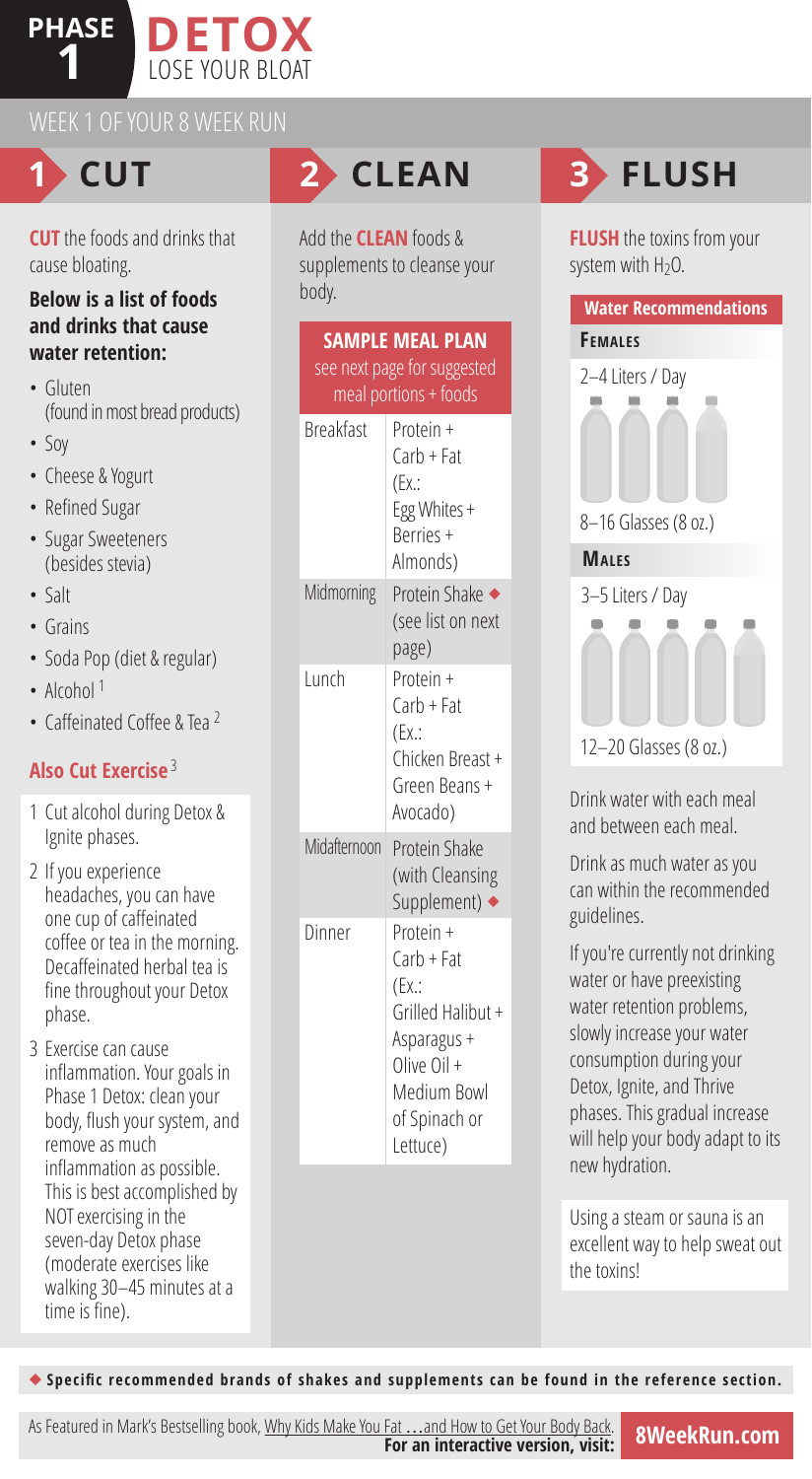### . . . . . **SPECIAL NOTE:**

Any protein, carb, or fat can be exchanged for a different protein, carb, or fat; just swap from the list.

# PORTION EXCHANGE SYSTEM & RECOMMENDED FOODS

**14SE DETOX** LOSE YOUR BLOAT

**PHASE**

| <b>PROTEINS</b>                                                                                                                                                                                                                                                                                                                                                                                                                                                                                                                                                                                                                                                   | <b>CARBOHYDRATES</b>                                                                                                                                                                                                                                                                                                                                              | <b>FATS</b>                                                                                                                                                                                                                                                                                                                                                                          | <b>FREE FOODS</b>                                                                                                                                                                                                                                                                                                                                                                                                                  |
|-------------------------------------------------------------------------------------------------------------------------------------------------------------------------------------------------------------------------------------------------------------------------------------------------------------------------------------------------------------------------------------------------------------------------------------------------------------------------------------------------------------------------------------------------------------------------------------------------------------------------------------------------------------------|-------------------------------------------------------------------------------------------------------------------------------------------------------------------------------------------------------------------------------------------------------------------------------------------------------------------------------------------------------------------|--------------------------------------------------------------------------------------------------------------------------------------------------------------------------------------------------------------------------------------------------------------------------------------------------------------------------------------------------------------------------------------|------------------------------------------------------------------------------------------------------------------------------------------------------------------------------------------------------------------------------------------------------------------------------------------------------------------------------------------------------------------------------------------------------------------------------------|
| <b>PORTION SIZES</b>                                                                                                                                                                                                                                                                                                                                                                                                                                                                                                                                                                                                                                              | <b>PORTION SIZES</b>                                                                                                                                                                                                                                                                                                                                              | <b>PORTION SIZES</b>                                                                                                                                                                                                                                                                                                                                                                 | <b>PORTION SIZES</b>                                                                                                                                                                                                                                                                                                                                                                                                               |
| Me July<br><b>FEMALES</b><br><b>MALES</b><br><b>11/2-2 PALMS</b><br>1 PALM<br>(3 OUNCES)<br>(5 OUNCES)                                                                                                                                                                                                                                                                                                                                                                                                                                                                                                                                                            | <b>MALES</b><br><b>FEMALES</b><br>1 Fist<br>2 FISTS<br>(3 OUNCES)<br>(5 OUNCES)                                                                                                                                                                                                                                                                                   | <b>FEMALES</b><br><b>MALES</b><br>1 Big<br>1 THUMB<br><b>THUMB</b>                                                                                                                                                                                                                                                                                                                   | NO.<br><b>LIMITS</b>                                                                                                                                                                                                                                                                                                                                                                                                               |
| <b>CHOOSE 1 PER MEAL</b><br>$\checkmark$ Lean Proteins 1<br>• Bison <i>(extra lean)</i><br>• Chicken<br>• Egg Whites<br>• Hemp (low in fat,<br>ex. hemp powder)<br>• Lean Fish (no<br>shellfish) (ex. halibut,<br>tilapia, tuna, etc.)<br>• Turkey<br>• Venison<br>√Non-Lean Proteins<br>(do not choose additional<br>fat w/ these proteins)<br>$\cdot$ Hemp<br>(regular fat content)<br>• Salmon<br>√Protein Powder<br>(shakes) $2\bullet$<br>• Whey &<br>Micellar Casein:<br>Core Protein Shake<br>(made by MYNT)<br>• Hydrolyzed Whey:<br>Proto Whey<br>• Plant Based:<br>Vega One or<br><b>Warrior Blend</b><br>• Egg White:<br>Many Quality<br><b>Brands</b> | <b>CHOOSE 1 PER MEAL</b><br>$\checkmark$ Fruits<br>• Apples<br>• Bananas<br>• Berries<br>• Grapefruit<br>• Mangos<br>• Oranges<br>• etc.<br>$\sqrt{V}$ egetables 3<br>· Bell Peppers<br>• Broccoli<br>• Carrots<br>• Cucumber<br>• Squash<br>• Tomato<br>• etc.<br>3 Avoid calorie<br>dense veggies like<br>beans, corn, peas,<br>potatoes during<br>Detox phase. | <b>CHOOSE 1 PER MEAL</b><br>√Avocado<br><b>√Chia Seeds</b><br><b>∕Flax Seeds</b><br>√Natural Nut Butters<br>(1 tbsp. - for females)<br>(1½ tbsp. - for males)<br>$\sqrt{0}$ ils<br>(1/2 tbsp. for females)<br>(1 tbsp. for males)<br>• Olive<br>• Coconut<br>• Macadamia<br>$\sqrt{$ Raw Nuts<br>(½ oz. ~ small<br>handful - for females)<br>(1 oz. ~ medium<br>handful - for males) | <b>UNLIMITED</b><br>$\checkmark$ Herbs<br>• Basil<br>• Bay Leaves<br>• Cilantro<br>$\bullet$ Dill<br>• Parsley<br>• Rosemary<br>• Sage<br>• Thyme<br>· etc.<br>$\checkmark$ Spices<br>• Cinnamon<br>• Garlic<br>• Ginger<br>• Nutmeg<br>• Peppercorns<br>• Saffron<br>• etc.<br><b>√Leafy Greens</b><br>(fresh only)<br>• Collard Greens<br>$\bullet$ Kale<br>· Lettuce (all types)<br>• Spinach<br>√Natural Sweetener<br>• Stevia |
| 1 Only fresh, no<br>processed meats<br>and no beef, pork,<br>or lamb - can add<br>back in Ignite<br>phase.<br>2 Avoid ALL protein<br>bars during Detox.                                                                                                                                                                                                                                                                                                                                                                                                                                                                                                           |                                                                                                                                                                                                                                                                                                                                                                   |                                                                                                                                                                                                                                                                                                                                                                                      |                                                                                                                                                                                                                                                                                                                                                                                                                                    |

**Specific recommended brands of shakes and supplements can be found in the reference section.**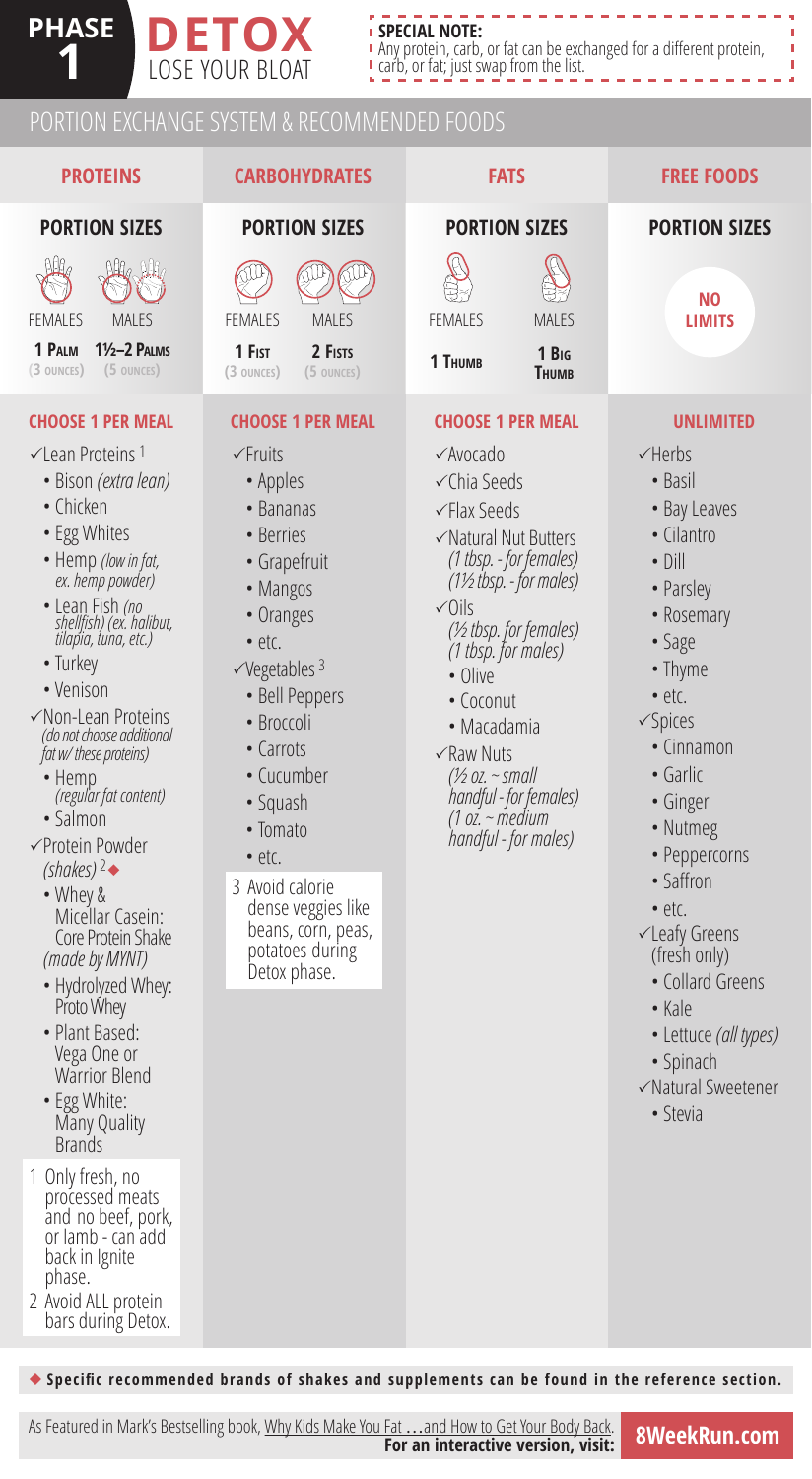

SUGGESTED MEAL PLAN

# **Detox Meal Plan for Females**

|                  | <b>1 PROTEIN</b>                                                                                               | 1 CARB                                                                                      | 1 FAT                                                                                                      | <b>SUPPLEMENTS</b>                                                                                                                                                                                                            |
|------------------|----------------------------------------------------------------------------------------------------------------|---------------------------------------------------------------------------------------------|------------------------------------------------------------------------------------------------------------|-------------------------------------------------------------------------------------------------------------------------------------------------------------------------------------------------------------------------------|
|                  | <b>SERVING SIZE</b><br>1 PALM<br>(3 OUNCES)                                                                    | <b>SERVING SIZE</b><br>1 Fist<br>(3 OUNCES)                                                 | <b>SERVING SIZE</b><br>1 THUMB                                                                             | <b>SEE</b><br><b>BELOW FOR</b><br><b>SUPPLEMENT</b><br><b>SERVING SIZE</b>                                                                                                                                                    |
| <b>Breakfast</b> | 3 Egg Whites<br>(or 3 oz. protein<br>from list)                                                                | 3 oz. Fruit or<br>Vegetables                                                                | 1/ <sub>2</sub> oz. raw nuts<br>(a small handful)<br>(or choose 1<br>serving of fat from<br>list)          | <b>Fiber</b><br>· Psyllium Husk: 5 g<br>$(-1)$ heaping tsp.)                                                                                                                                                                  |
| Midmorning       | 1 Shake Serving ◆<br>(serving size is based on nutrient label; use only water for<br>your desired consistency) |                                                                                             |                                                                                                            |                                                                                                                                                                                                                               |
| <b>Lunch</b>     | 3 oz. Protein                                                                                                  | 3 oz. Fruit or<br>Vegetables                                                                | 1 oz. Avocado<br>(or 1 serving of fat<br>from list)                                                        |                                                                                                                                                                                                                               |
| Midafternoon     | 1 Shake Serving ◆<br>(serving size is based on nutrient label; use only water for<br>your desired consistency) |                                                                                             |                                                                                                            | Cleansing •<br>• Milk Thistle: 500 mg (100<br>mg Silybum Marianum)<br>• Cranberry Extract: 500 mg<br>· Senna Extract: 400 mg<br>(20 mg Sennosides)<br>• OR can take<br>Core Boost Cleanse: 1 Packet<br>to replace all 3 above |
| Dinner           | 3 oz. Protein                                                                                                  | 3 oz. Fruit or<br>Vegetables<br><b>FREE FOOD</b><br>Medium Bowl<br>of Spinach or<br>Lettuce | $\frac{1}{2}$ tbsp. Oil<br>(use the oil for<br>your salad)<br>(or choose 1<br>serving of fat<br>from list) | <b>Fiber</b><br>• Psyllium Husk: 5 g<br>$(-1)$ heaping tsp.)                                                                                                                                                                  |
| Late night       | Shake or Meal Consisting of Protein, Fat, & Carbs *meal optional - eat if hungry*                              |                                                                                             |                                                                                                            |                                                                                                                                                                                                                               |
|                  |                                                                                                                |                                                                                             |                                                                                                            |                                                                                                                                                                                                                               |

### **Water Recommendations**

- 2–4 Liters / Day
- 8–16 Glasses (8 oz.)

**Specific recommended brands of shakes and supplements can be found in the reference section.**